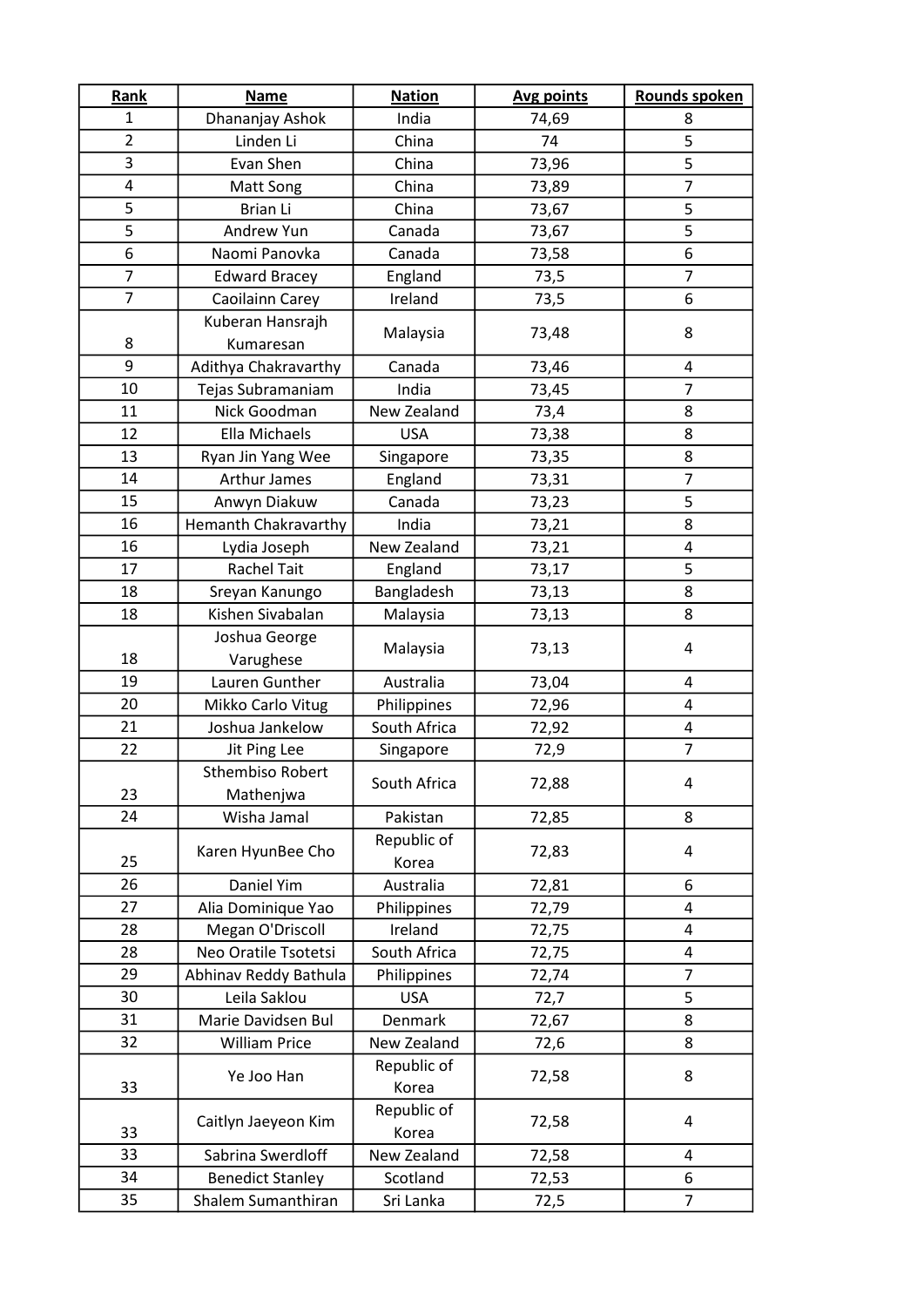| 36<br><b>Emily Grantham</b><br><b>USA</b><br>5<br>72,47<br>Siobhan Charlotte Xue<br>8<br>72,46<br>Singapore<br>37<br>Qi Tan<br>37<br><b>Ellen Thurlow</b><br>Australia<br>72,46<br>$\overline{4}$<br>Ashley Phord-Toy<br>Canada<br>37<br>72,46<br>4<br>38<br>Vee Nis Ling<br>Malaysia<br>$\overline{4}$<br>72,38<br>Republic of<br>5<br>Ryan Jiyong Ham<br>72,37<br>39<br>Korea<br>$\overline{7}$<br>Iason Alexandros Singer<br>72,31<br>Greece<br>40<br>41<br>$\overline{7}$<br>Ritvik Thomas Sojen<br>South Africa<br>72,29<br>42<br>Zoe Chalmers<br>Australia<br>6<br>72,28<br>Joaquin Alfredo Consing<br>Philippines<br>72,28<br>6<br>42<br>43<br>Jubayer Ibn Hamid<br>72,25<br>Bangladesh<br>8<br>$\overline{7}$<br>44<br>Avvayar de Mel<br>Sri Lanka<br>72,19<br>Smaranda-Ioana<br>$\overline{7}$<br>Romania<br>72,19<br>44<br>Morosanu<br>Salvador Nava<br>72,17<br>6<br>Mexico<br>45<br>Dornbierer<br>45<br>72,17<br>Yuwei Yang<br>China<br>4<br>Sheikh Rifayet Daiyan<br>Wales<br>72,15<br>8<br>46<br>Srijon<br>47<br>Filip Korošec<br>Slovenia<br>72,12<br>8<br><b>Matthew Mallen</b><br>5<br>48<br>Ireland<br>72,1<br>Sarem Ahmed Khan<br>Pakistan<br>8<br>72,08<br>49<br>Leghari<br>50<br>Pakistan<br>Zuha Tanweer<br>72,06<br>8<br>51<br>M Towseef Hossain<br>Bangladesh<br>72<br>8<br>6<br>51<br>Sri Lanka<br>$72\,$<br>Ashanee Kottage<br>52<br>Pablo Trujillo<br>8<br>Peru<br>71,96<br>52<br>Anniki Mikelsaar<br>5<br>71,96<br>Estonia<br>52<br>Rana Ibrahim<br>Australia<br>71,96<br>4<br>53<br>Ida Rydahl Thorsen<br>Denmark<br>71,92<br>4<br>$\overline{7}$<br>54<br>Xiao Ke Lu<br>Hong Kong<br>71,86<br>Vaishnavi<br>Wales<br>71,83<br>$\overline{7}$<br>55<br>Sabarigirivasan<br>55<br><b>Gabriel Brouard-Ancer</b><br>South Africa<br>5<br>71,83<br>55<br>Ireland<br>71,83<br>4<br><b>Aislinn Carty</b><br>56<br>Georgios Filippopoulos<br>$\overline{7}$<br>Greece<br>71,81<br>56<br>Jeffery Cheng<br>71,81<br>$\overline{7}$<br>Taiwan<br>$\overline{7}$<br>56<br>Hannah McLoughlin<br>Scotland<br>71,81<br>57<br>5<br>Ireland<br>Sophie Bannon<br>71,8<br>Nika Ćavar<br>5<br>57<br>Croatia<br>71,8<br>58<br>Marko Kasun<br>Croatia<br>71,79<br>4<br>Jose Antonio Murillo<br>Mexico<br>71,78<br>6<br>59<br>Dagdug<br>60<br>5<br>Reja Debevc<br>Slovenia<br>71,75<br>8<br>61<br>Estonia<br>71,69<br>James Arney | Katrina Lambert | Scotland | 72,47 | 5 |
|----------------------------------------------------------------------------------------------------------------------------------------------------------------------------------------------------------------------------------------------------------------------------------------------------------------------------------------------------------------------------------------------------------------------------------------------------------------------------------------------------------------------------------------------------------------------------------------------------------------------------------------------------------------------------------------------------------------------------------------------------------------------------------------------------------------------------------------------------------------------------------------------------------------------------------------------------------------------------------------------------------------------------------------------------------------------------------------------------------------------------------------------------------------------------------------------------------------------------------------------------------------------------------------------------------------------------------------------------------------------------------------------------------------------------------------------------------------------------------------------------------------------------------------------------------------------------------------------------------------------------------------------------------------------------------------------------------------------------------------------------------------------------------------------------------------------------------------------------------------------------------------------------------------------------------------------------------------------------------------------------------------------------------------------------------------------------------------------------------------------------------------------------------------------------------------------------------------------------------------------------------------------------------------------------------------------------------------|-----------------|----------|-------|---|
|                                                                                                                                                                                                                                                                                                                                                                                                                                                                                                                                                                                                                                                                                                                                                                                                                                                                                                                                                                                                                                                                                                                                                                                                                                                                                                                                                                                                                                                                                                                                                                                                                                                                                                                                                                                                                                                                                                                                                                                                                                                                                                                                                                                                                                                                                                                                        |                 |          |       |   |
|                                                                                                                                                                                                                                                                                                                                                                                                                                                                                                                                                                                                                                                                                                                                                                                                                                                                                                                                                                                                                                                                                                                                                                                                                                                                                                                                                                                                                                                                                                                                                                                                                                                                                                                                                                                                                                                                                                                                                                                                                                                                                                                                                                                                                                                                                                                                        |                 |          |       |   |
|                                                                                                                                                                                                                                                                                                                                                                                                                                                                                                                                                                                                                                                                                                                                                                                                                                                                                                                                                                                                                                                                                                                                                                                                                                                                                                                                                                                                                                                                                                                                                                                                                                                                                                                                                                                                                                                                                                                                                                                                                                                                                                                                                                                                                                                                                                                                        |                 |          |       |   |
|                                                                                                                                                                                                                                                                                                                                                                                                                                                                                                                                                                                                                                                                                                                                                                                                                                                                                                                                                                                                                                                                                                                                                                                                                                                                                                                                                                                                                                                                                                                                                                                                                                                                                                                                                                                                                                                                                                                                                                                                                                                                                                                                                                                                                                                                                                                                        |                 |          |       |   |
|                                                                                                                                                                                                                                                                                                                                                                                                                                                                                                                                                                                                                                                                                                                                                                                                                                                                                                                                                                                                                                                                                                                                                                                                                                                                                                                                                                                                                                                                                                                                                                                                                                                                                                                                                                                                                                                                                                                                                                                                                                                                                                                                                                                                                                                                                                                                        |                 |          |       |   |
|                                                                                                                                                                                                                                                                                                                                                                                                                                                                                                                                                                                                                                                                                                                                                                                                                                                                                                                                                                                                                                                                                                                                                                                                                                                                                                                                                                                                                                                                                                                                                                                                                                                                                                                                                                                                                                                                                                                                                                                                                                                                                                                                                                                                                                                                                                                                        |                 |          |       |   |
|                                                                                                                                                                                                                                                                                                                                                                                                                                                                                                                                                                                                                                                                                                                                                                                                                                                                                                                                                                                                                                                                                                                                                                                                                                                                                                                                                                                                                                                                                                                                                                                                                                                                                                                                                                                                                                                                                                                                                                                                                                                                                                                                                                                                                                                                                                                                        |                 |          |       |   |
|                                                                                                                                                                                                                                                                                                                                                                                                                                                                                                                                                                                                                                                                                                                                                                                                                                                                                                                                                                                                                                                                                                                                                                                                                                                                                                                                                                                                                                                                                                                                                                                                                                                                                                                                                                                                                                                                                                                                                                                                                                                                                                                                                                                                                                                                                                                                        |                 |          |       |   |
|                                                                                                                                                                                                                                                                                                                                                                                                                                                                                                                                                                                                                                                                                                                                                                                                                                                                                                                                                                                                                                                                                                                                                                                                                                                                                                                                                                                                                                                                                                                                                                                                                                                                                                                                                                                                                                                                                                                                                                                                                                                                                                                                                                                                                                                                                                                                        |                 |          |       |   |
|                                                                                                                                                                                                                                                                                                                                                                                                                                                                                                                                                                                                                                                                                                                                                                                                                                                                                                                                                                                                                                                                                                                                                                                                                                                                                                                                                                                                                                                                                                                                                                                                                                                                                                                                                                                                                                                                                                                                                                                                                                                                                                                                                                                                                                                                                                                                        |                 |          |       |   |
|                                                                                                                                                                                                                                                                                                                                                                                                                                                                                                                                                                                                                                                                                                                                                                                                                                                                                                                                                                                                                                                                                                                                                                                                                                                                                                                                                                                                                                                                                                                                                                                                                                                                                                                                                                                                                                                                                                                                                                                                                                                                                                                                                                                                                                                                                                                                        |                 |          |       |   |
|                                                                                                                                                                                                                                                                                                                                                                                                                                                                                                                                                                                                                                                                                                                                                                                                                                                                                                                                                                                                                                                                                                                                                                                                                                                                                                                                                                                                                                                                                                                                                                                                                                                                                                                                                                                                                                                                                                                                                                                                                                                                                                                                                                                                                                                                                                                                        |                 |          |       |   |
|                                                                                                                                                                                                                                                                                                                                                                                                                                                                                                                                                                                                                                                                                                                                                                                                                                                                                                                                                                                                                                                                                                                                                                                                                                                                                                                                                                                                                                                                                                                                                                                                                                                                                                                                                                                                                                                                                                                                                                                                                                                                                                                                                                                                                                                                                                                                        |                 |          |       |   |
|                                                                                                                                                                                                                                                                                                                                                                                                                                                                                                                                                                                                                                                                                                                                                                                                                                                                                                                                                                                                                                                                                                                                                                                                                                                                                                                                                                                                                                                                                                                                                                                                                                                                                                                                                                                                                                                                                                                                                                                                                                                                                                                                                                                                                                                                                                                                        |                 |          |       |   |
|                                                                                                                                                                                                                                                                                                                                                                                                                                                                                                                                                                                                                                                                                                                                                                                                                                                                                                                                                                                                                                                                                                                                                                                                                                                                                                                                                                                                                                                                                                                                                                                                                                                                                                                                                                                                                                                                                                                                                                                                                                                                                                                                                                                                                                                                                                                                        |                 |          |       |   |
|                                                                                                                                                                                                                                                                                                                                                                                                                                                                                                                                                                                                                                                                                                                                                                                                                                                                                                                                                                                                                                                                                                                                                                                                                                                                                                                                                                                                                                                                                                                                                                                                                                                                                                                                                                                                                                                                                                                                                                                                                                                                                                                                                                                                                                                                                                                                        |                 |          |       |   |
|                                                                                                                                                                                                                                                                                                                                                                                                                                                                                                                                                                                                                                                                                                                                                                                                                                                                                                                                                                                                                                                                                                                                                                                                                                                                                                                                                                                                                                                                                                                                                                                                                                                                                                                                                                                                                                                                                                                                                                                                                                                                                                                                                                                                                                                                                                                                        |                 |          |       |   |
|                                                                                                                                                                                                                                                                                                                                                                                                                                                                                                                                                                                                                                                                                                                                                                                                                                                                                                                                                                                                                                                                                                                                                                                                                                                                                                                                                                                                                                                                                                                                                                                                                                                                                                                                                                                                                                                                                                                                                                                                                                                                                                                                                                                                                                                                                                                                        |                 |          |       |   |
|                                                                                                                                                                                                                                                                                                                                                                                                                                                                                                                                                                                                                                                                                                                                                                                                                                                                                                                                                                                                                                                                                                                                                                                                                                                                                                                                                                                                                                                                                                                                                                                                                                                                                                                                                                                                                                                                                                                                                                                                                                                                                                                                                                                                                                                                                                                                        |                 |          |       |   |
|                                                                                                                                                                                                                                                                                                                                                                                                                                                                                                                                                                                                                                                                                                                                                                                                                                                                                                                                                                                                                                                                                                                                                                                                                                                                                                                                                                                                                                                                                                                                                                                                                                                                                                                                                                                                                                                                                                                                                                                                                                                                                                                                                                                                                                                                                                                                        |                 |          |       |   |
|                                                                                                                                                                                                                                                                                                                                                                                                                                                                                                                                                                                                                                                                                                                                                                                                                                                                                                                                                                                                                                                                                                                                                                                                                                                                                                                                                                                                                                                                                                                                                                                                                                                                                                                                                                                                                                                                                                                                                                                                                                                                                                                                                                                                                                                                                                                                        |                 |          |       |   |
|                                                                                                                                                                                                                                                                                                                                                                                                                                                                                                                                                                                                                                                                                                                                                                                                                                                                                                                                                                                                                                                                                                                                                                                                                                                                                                                                                                                                                                                                                                                                                                                                                                                                                                                                                                                                                                                                                                                                                                                                                                                                                                                                                                                                                                                                                                                                        |                 |          |       |   |
|                                                                                                                                                                                                                                                                                                                                                                                                                                                                                                                                                                                                                                                                                                                                                                                                                                                                                                                                                                                                                                                                                                                                                                                                                                                                                                                                                                                                                                                                                                                                                                                                                                                                                                                                                                                                                                                                                                                                                                                                                                                                                                                                                                                                                                                                                                                                        |                 |          |       |   |
|                                                                                                                                                                                                                                                                                                                                                                                                                                                                                                                                                                                                                                                                                                                                                                                                                                                                                                                                                                                                                                                                                                                                                                                                                                                                                                                                                                                                                                                                                                                                                                                                                                                                                                                                                                                                                                                                                                                                                                                                                                                                                                                                                                                                                                                                                                                                        |                 |          |       |   |
|                                                                                                                                                                                                                                                                                                                                                                                                                                                                                                                                                                                                                                                                                                                                                                                                                                                                                                                                                                                                                                                                                                                                                                                                                                                                                                                                                                                                                                                                                                                                                                                                                                                                                                                                                                                                                                                                                                                                                                                                                                                                                                                                                                                                                                                                                                                                        |                 |          |       |   |
|                                                                                                                                                                                                                                                                                                                                                                                                                                                                                                                                                                                                                                                                                                                                                                                                                                                                                                                                                                                                                                                                                                                                                                                                                                                                                                                                                                                                                                                                                                                                                                                                                                                                                                                                                                                                                                                                                                                                                                                                                                                                                                                                                                                                                                                                                                                                        |                 |          |       |   |
|                                                                                                                                                                                                                                                                                                                                                                                                                                                                                                                                                                                                                                                                                                                                                                                                                                                                                                                                                                                                                                                                                                                                                                                                                                                                                                                                                                                                                                                                                                                                                                                                                                                                                                                                                                                                                                                                                                                                                                                                                                                                                                                                                                                                                                                                                                                                        |                 |          |       |   |
|                                                                                                                                                                                                                                                                                                                                                                                                                                                                                                                                                                                                                                                                                                                                                                                                                                                                                                                                                                                                                                                                                                                                                                                                                                                                                                                                                                                                                                                                                                                                                                                                                                                                                                                                                                                                                                                                                                                                                                                                                                                                                                                                                                                                                                                                                                                                        |                 |          |       |   |
|                                                                                                                                                                                                                                                                                                                                                                                                                                                                                                                                                                                                                                                                                                                                                                                                                                                                                                                                                                                                                                                                                                                                                                                                                                                                                                                                                                                                                                                                                                                                                                                                                                                                                                                                                                                                                                                                                                                                                                                                                                                                                                                                                                                                                                                                                                                                        |                 |          |       |   |
|                                                                                                                                                                                                                                                                                                                                                                                                                                                                                                                                                                                                                                                                                                                                                                                                                                                                                                                                                                                                                                                                                                                                                                                                                                                                                                                                                                                                                                                                                                                                                                                                                                                                                                                                                                                                                                                                                                                                                                                                                                                                                                                                                                                                                                                                                                                                        |                 |          |       |   |
|                                                                                                                                                                                                                                                                                                                                                                                                                                                                                                                                                                                                                                                                                                                                                                                                                                                                                                                                                                                                                                                                                                                                                                                                                                                                                                                                                                                                                                                                                                                                                                                                                                                                                                                                                                                                                                                                                                                                                                                                                                                                                                                                                                                                                                                                                                                                        |                 |          |       |   |
|                                                                                                                                                                                                                                                                                                                                                                                                                                                                                                                                                                                                                                                                                                                                                                                                                                                                                                                                                                                                                                                                                                                                                                                                                                                                                                                                                                                                                                                                                                                                                                                                                                                                                                                                                                                                                                                                                                                                                                                                                                                                                                                                                                                                                                                                                                                                        |                 |          |       |   |
|                                                                                                                                                                                                                                                                                                                                                                                                                                                                                                                                                                                                                                                                                                                                                                                                                                                                                                                                                                                                                                                                                                                                                                                                                                                                                                                                                                                                                                                                                                                                                                                                                                                                                                                                                                                                                                                                                                                                                                                                                                                                                                                                                                                                                                                                                                                                        |                 |          |       |   |
|                                                                                                                                                                                                                                                                                                                                                                                                                                                                                                                                                                                                                                                                                                                                                                                                                                                                                                                                                                                                                                                                                                                                                                                                                                                                                                                                                                                                                                                                                                                                                                                                                                                                                                                                                                                                                                                                                                                                                                                                                                                                                                                                                                                                                                                                                                                                        |                 |          |       |   |
|                                                                                                                                                                                                                                                                                                                                                                                                                                                                                                                                                                                                                                                                                                                                                                                                                                                                                                                                                                                                                                                                                                                                                                                                                                                                                                                                                                                                                                                                                                                                                                                                                                                                                                                                                                                                                                                                                                                                                                                                                                                                                                                                                                                                                                                                                                                                        |                 |          |       |   |
|                                                                                                                                                                                                                                                                                                                                                                                                                                                                                                                                                                                                                                                                                                                                                                                                                                                                                                                                                                                                                                                                                                                                                                                                                                                                                                                                                                                                                                                                                                                                                                                                                                                                                                                                                                                                                                                                                                                                                                                                                                                                                                                                                                                                                                                                                                                                        |                 |          |       |   |
|                                                                                                                                                                                                                                                                                                                                                                                                                                                                                                                                                                                                                                                                                                                                                                                                                                                                                                                                                                                                                                                                                                                                                                                                                                                                                                                                                                                                                                                                                                                                                                                                                                                                                                                                                                                                                                                                                                                                                                                                                                                                                                                                                                                                                                                                                                                                        |                 |          |       |   |
|                                                                                                                                                                                                                                                                                                                                                                                                                                                                                                                                                                                                                                                                                                                                                                                                                                                                                                                                                                                                                                                                                                                                                                                                                                                                                                                                                                                                                                                                                                                                                                                                                                                                                                                                                                                                                                                                                                                                                                                                                                                                                                                                                                                                                                                                                                                                        |                 |          |       |   |
|                                                                                                                                                                                                                                                                                                                                                                                                                                                                                                                                                                                                                                                                                                                                                                                                                                                                                                                                                                                                                                                                                                                                                                                                                                                                                                                                                                                                                                                                                                                                                                                                                                                                                                                                                                                                                                                                                                                                                                                                                                                                                                                                                                                                                                                                                                                                        |                 |          |       |   |
|                                                                                                                                                                                                                                                                                                                                                                                                                                                                                                                                                                                                                                                                                                                                                                                                                                                                                                                                                                                                                                                                                                                                                                                                                                                                                                                                                                                                                                                                                                                                                                                                                                                                                                                                                                                                                                                                                                                                                                                                                                                                                                                                                                                                                                                                                                                                        |                 |          |       |   |
|                                                                                                                                                                                                                                                                                                                                                                                                                                                                                                                                                                                                                                                                                                                                                                                                                                                                                                                                                                                                                                                                                                                                                                                                                                                                                                                                                                                                                                                                                                                                                                                                                                                                                                                                                                                                                                                                                                                                                                                                                                                                                                                                                                                                                                                                                                                                        |                 |          |       |   |
|                                                                                                                                                                                                                                                                                                                                                                                                                                                                                                                                                                                                                                                                                                                                                                                                                                                                                                                                                                                                                                                                                                                                                                                                                                                                                                                                                                                                                                                                                                                                                                                                                                                                                                                                                                                                                                                                                                                                                                                                                                                                                                                                                                                                                                                                                                                                        |                 |          |       |   |
|                                                                                                                                                                                                                                                                                                                                                                                                                                                                                                                                                                                                                                                                                                                                                                                                                                                                                                                                                                                                                                                                                                                                                                                                                                                                                                                                                                                                                                                                                                                                                                                                                                                                                                                                                                                                                                                                                                                                                                                                                                                                                                                                                                                                                                                                                                                                        |                 |          |       |   |
|                                                                                                                                                                                                                                                                                                                                                                                                                                                                                                                                                                                                                                                                                                                                                                                                                                                                                                                                                                                                                                                                                                                                                                                                                                                                                                                                                                                                                                                                                                                                                                                                                                                                                                                                                                                                                                                                                                                                                                                                                                                                                                                                                                                                                                                                                                                                        |                 |          |       |   |
|                                                                                                                                                                                                                                                                                                                                                                                                                                                                                                                                                                                                                                                                                                                                                                                                                                                                                                                                                                                                                                                                                                                                                                                                                                                                                                                                                                                                                                                                                                                                                                                                                                                                                                                                                                                                                                                                                                                                                                                                                                                                                                                                                                                                                                                                                                                                        |                 |          |       |   |
|                                                                                                                                                                                                                                                                                                                                                                                                                                                                                                                                                                                                                                                                                                                                                                                                                                                                                                                                                                                                                                                                                                                                                                                                                                                                                                                                                                                                                                                                                                                                                                                                                                                                                                                                                                                                                                                                                                                                                                                                                                                                                                                                                                                                                                                                                                                                        |                 |          |       |   |
|                                                                                                                                                                                                                                                                                                                                                                                                                                                                                                                                                                                                                                                                                                                                                                                                                                                                                                                                                                                                                                                                                                                                                                                                                                                                                                                                                                                                                                                                                                                                                                                                                                                                                                                                                                                                                                                                                                                                                                                                                                                                                                                                                                                                                                                                                                                                        |                 |          |       |   |
|                                                                                                                                                                                                                                                                                                                                                                                                                                                                                                                                                                                                                                                                                                                                                                                                                                                                                                                                                                                                                                                                                                                                                                                                                                                                                                                                                                                                                                                                                                                                                                                                                                                                                                                                                                                                                                                                                                                                                                                                                                                                                                                                                                                                                                                                                                                                        |                 |          |       |   |
|                                                                                                                                                                                                                                                                                                                                                                                                                                                                                                                                                                                                                                                                                                                                                                                                                                                                                                                                                                                                                                                                                                                                                                                                                                                                                                                                                                                                                                                                                                                                                                                                                                                                                                                                                                                                                                                                                                                                                                                                                                                                                                                                                                                                                                                                                                                                        |                 |          |       |   |
|                                                                                                                                                                                                                                                                                                                                                                                                                                                                                                                                                                                                                                                                                                                                                                                                                                                                                                                                                                                                                                                                                                                                                                                                                                                                                                                                                                                                                                                                                                                                                                                                                                                                                                                                                                                                                                                                                                                                                                                                                                                                                                                                                                                                                                                                                                                                        |                 |          |       |   |